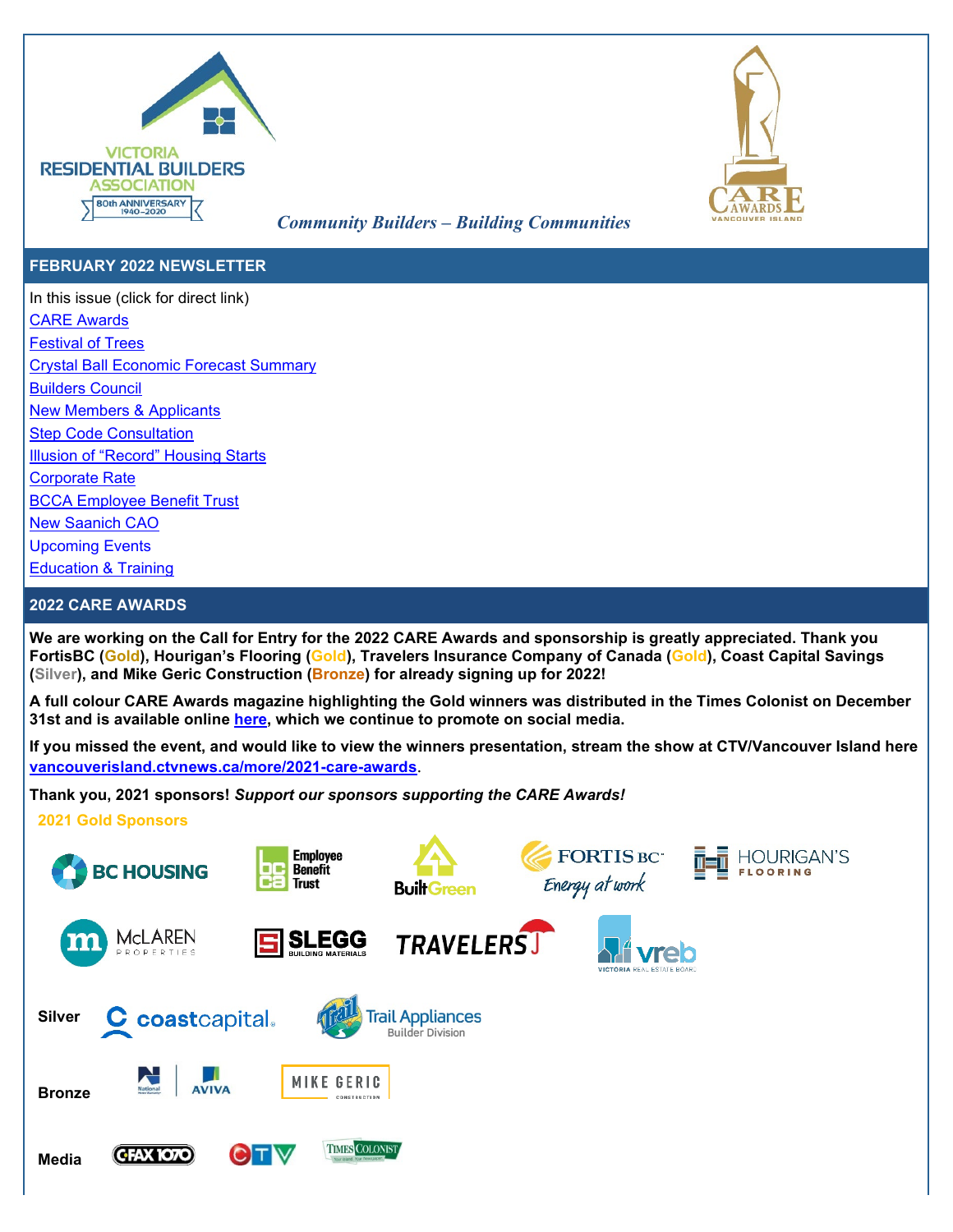### <span id="page-1-0"></span>**FESTIVAL OF TREES**

**VRBA placed 2nd for Fundraising at the Annual Festival of Trees supporting the BC Children's Hospital Foundation at The Bay Centre! Thank you all for supporting the kids in critical care!**



**Donors include: EnViroTec General Contracting White Wolf Homes FloForm Countertops Splinters Millworks McLaren Properties Integral Design Verity Construction K2 Stone (Victoria) Città Group Seba Construction Green Island Builders Goodison Construction R. Parsons Construction Limona Construction Oak Bay Construction Genco Construction Ardmore Construction Enerlytics Building Performance Ron Egli Construction & Design Jenny Martin Design TEKloch Homes Piluso Construction M. Knight Construction Patriot Homes Rannala Freeborn Construction Tidman Construction Christopher Developments Carly Sanderson Interiors C & W Campbell Homes Pacific Concept Developments Outlook Project Management Travelers Insurance Company of Canada**





**Cancer can be beaten! Your membership in VRBA helps support a variety of important causes including Threshold Housing Society, BC Children's Hospital Foundation, Goldstream Chums, CFAX Santa's Anonymous, TC Christmas Fund, Habitat for Humanity Gingerbread Christmas Showcase. You help make our community a better place for all!**

### <span id="page-1-1"></span>**VRBA CRYSTAL BALL HOUSING FORECAST SUMMARY**

**VRBA's Annual Crystal Ball Housing Forecast in January offered excellent insight into the upcoming year.** 

**Speakers:**

**Karen Dinnie-Smyth, President-Elect, Victoria Real Estate Board Brendon Ogmundson, Chief Economist, British Columbia Real Estate Association Pershing Sun, Senior Analyst, Economics, Canada Mortgage and Housing Corp**

**Each of the experts agreed our region continues to lack housing supply due to high demand. Absorption of new housing is over 90%.**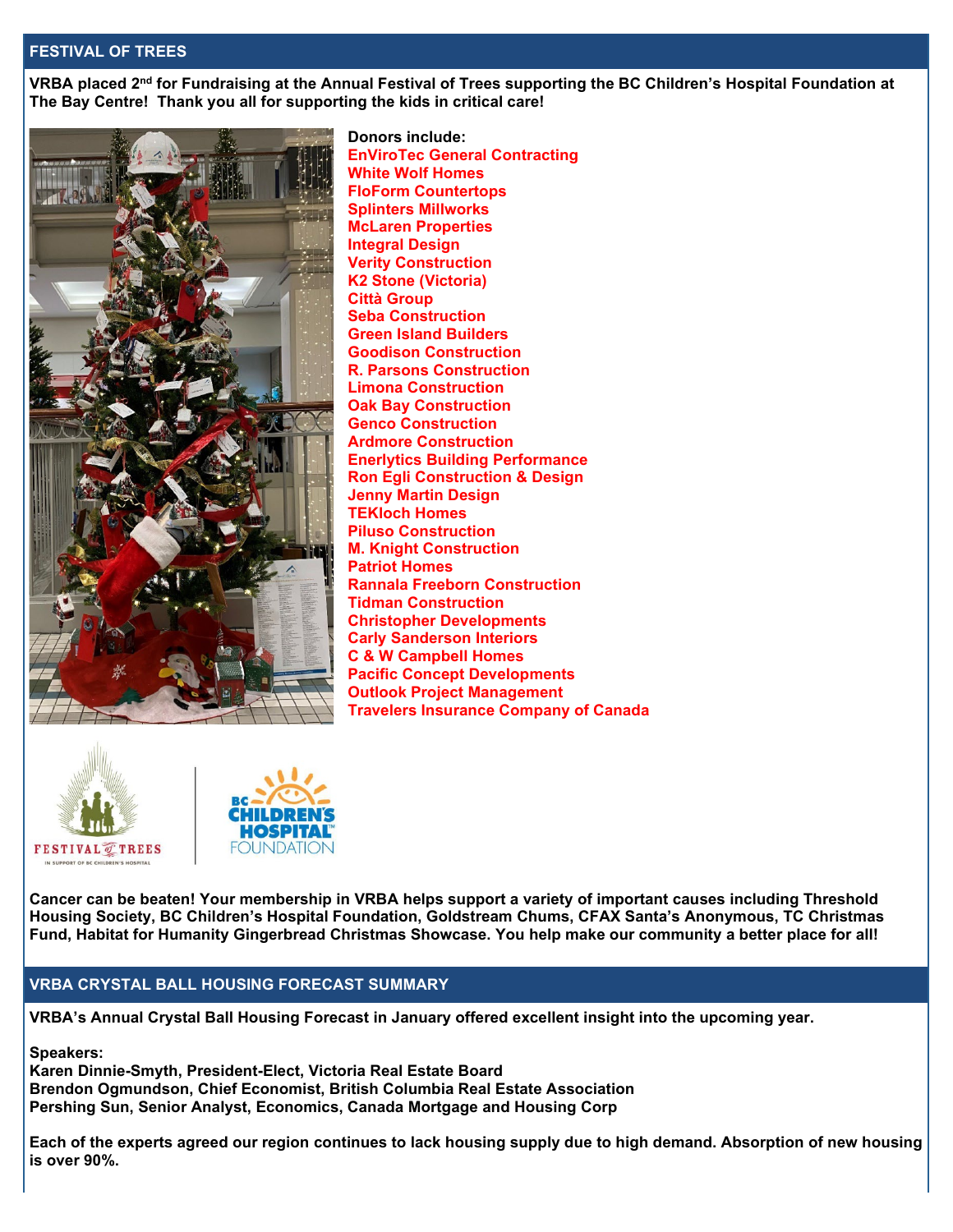**Inventory remains low despite Greater Victoria setting a housing starts record of 4,800 last year, more than double our annual average. Condos/apartments represented 3,434 units and many were rental. New rental inventory had been very low for many years and is now dominating the market. New rentals are up 712% since 2015 while for-sale housing increased only 22%.** 

**The benchmark price of a home in the core municipalities was \$1,144,900 in December 2021. Most home buyers in our region are from BC at 65.64%, while 31.16% are from the rest of Canada. Only 3.2% are from outside of Canada.**

**The West Shore's more flexible and efficient permit processes have resulted in more than 60% of all new homes constructed. Langford represented 36% in 2021 or 1,741 homes of which 491 were single family, semi-detached and row housing. The latter are known as more affordable "missing middle" suitable for young families.**

**The Bank of Canada is expected to increase interest rates as inflation rises, putting further pressure on affordability. However, a post-pandemic rebound in BC's economic growth is also anticipated ranging from 5.5% in 2021 to 3% in 2023.**

**High demand and low inventory is forecast for 2022 and to address this, the speakers emphasized the need for more flexible and efficient development processes by municipalities.**

**For several years, experts at VRBA's Annual Crystal Ball Housing Forecast have been sounding the need for more supply as prices continue to rise.**

**The BC government is now echoing their message for more flexible and efficient rezonings and permit processes.**

**The upcoming year will determine if municipalities heed this message.**

**The Crystal Ball Housing Forecast was generously sponsored by:** 



### <span id="page-2-0"></span>**BUILDERS COUNCIL – WED FEB 16**

**Builders Council will feature a presentation by David Turnbull, Built Green Canada on their new Net Zero Energy+ for Single Family Homes program via a Zoom webinar. The program takes a holistic approach that includes energy efficiency as a key focus and goes on to other critical aspects of sustainable building—like materials and methods, water conservation, and waste management—and includes advanced building technologies.**

**The meeting is Wednesday, February 16 from 12 noon to 1 pm and has been submitted to BC Housing, Licencing and Consumer Services for approval of 1 hour of CPD. To attend, please contact Debra at [admin@vrba.ca](mailto:admin@vrba.ca) to receive the Zoom link.**

#### **NEW VRBA MEMBERS & APPLICANTS**

**Please welcome new members:**

**Haldane Homes – Herb Haldane Marsden Construction Management Ltd. – Patrick Marsden Samantha Weeks Design Group Inc. – Samantha Weeks Stillwater Design Build – Tom Labelle and Dwayne Smith**

**New applicant:**

**Gondal Developments – Shamile Gondal**

#### <span id="page-2-1"></span>**STEP CODE CONSULTATION**

**The CRD is undertaking a Step Code consultation at the start of March with the following objectives:**

• **Identify municipalities who are interested in adopting additional Step Code requirements to accelerate GHG reduction from new construction;**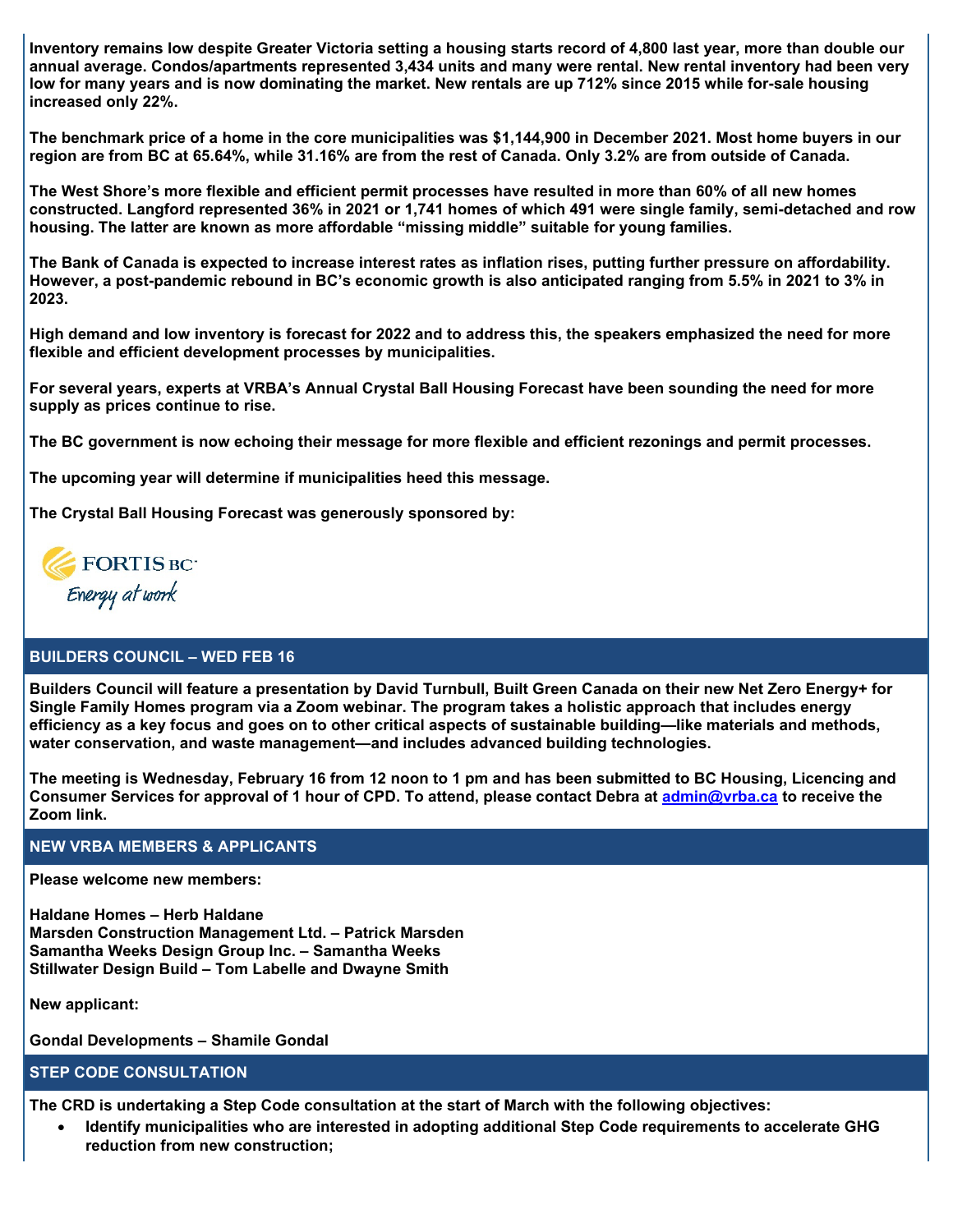- **Develop understanding of the opportunities and challenges associated with Step Code and Low Carbon Energy System (LCES) adoption;**
- **Identify a preferred adoption scenario for Councils in the CRD.**

**VRBA will participate in the consultation and will further advise members. The BC govt is planning to mandate Step Code 3 in December, although they have just offered this information to municipalities and not yet bothered to inform industry. Municipalities such as Saanich and View Royal are reviewing their Step Code bylaws and looking into leaping into Steps 4 and 5, as done in some Lower Mainland municipalities. VRBA supports energy efficiency demonstrated by research and proven practice, affordability and consumer protection. The Step Code is actually a Leap Code and its many flaws have been revealed by the [National Code diligence.](https://www.vrba.ca/blog/bc-step-code-misstep/)** 

### <span id="page-3-0"></span>**ILLUSION OF "RECORD" HOUSING STARTS**

**CMHC recently released their 2021 year-end totals for new homes and Greater Victoria set a record of 4,809 housing starts. Since 1990, the annual average of housing starts has been 2,167 and last year was more than double. Yet the inventory available for purchase is at record lows.**

**A big reason for the low inventory is about 50% of last year's total represented rentals. There were 2,406 units constructed for rent and 2,343 for sale.**

**For decades, the vast majority of new homes were built for purchase, which also created a shortage of rentals. However, since 2015, rentals have increased to an average of 1,599 units from a previous average of 197, a rise of 712%. New homes for sale increased only 22% from 1,568 units to 1,915.**

**So, despite last year's "record", we are not building many more new homes for purchase than the 2,167 average.**

**This helps explain the low inventory for sale, rising market prices, and why we are unable to meet demand from a growing population of millennials starting families and thousands of new Canadians.**

### <span id="page-3-1"></span>**PREFERRED GOLD CORPORATE RATES FOR VRBA MEMBERS AT ACCENT INNS AND HOTEL ZED**

**We have secured Preferred Gold corporate rates for VRBA members at [accentinns.com/](file://reception/Data/WPDOCS/Newsletter/Industry%20Update/2021/accentinns.com/) & Hotel Zed [hotelzed.com/](https://www.hotelzed.com/) Attached are the hotel rates from Jan 1 to April 30, 2022. For the promo code, contact Debra at [admin@vrba.ca](mailto:admin@vrba.ca)** 



## <span id="page-3-2"></span>**JOIN BCCA EMPLOYEE BENEFIT TRUST**

**Does your company need a benefits program? VRBA partners with BCCA Employee Benefit Trust, to take advantage of a great flexible package designed for the construction industry. Plans are affordable and easy to set up. Contact Laura Bonney at [info@bccabenefits.ca.](mailto:info@bccabenefits.ca)**

### <span id="page-3-3"></span>**NEW SAANICH CAO**

**Brent Reems, Director of Building, Bylaw, Licensing and Legal Services for Saanich has been appointed new Chief Administrative Officer. VRBA President Norm Verbrugge and Executive Director Casey Edge have been invited to meet with Mayor Fred Haynes and Mr. Reems next week to discuss Saanich's reputation as the slowest, most costly municipality for building and development permits in the CRD. Staying positive and looking forward to change.**



### <span id="page-3-4"></span>**EDUCATION & TRAINING**



**Licensing & Consumer Services Branch of BC Housing approved offerings for CPD builder licensing [click here](https://lims.hpo.bc.ca/LIMSPortal/Registry/Education/Default.aspx?searchBy=offering&offProvider=CPD&offTf=Any&offArea=Any&offPoint=0)**